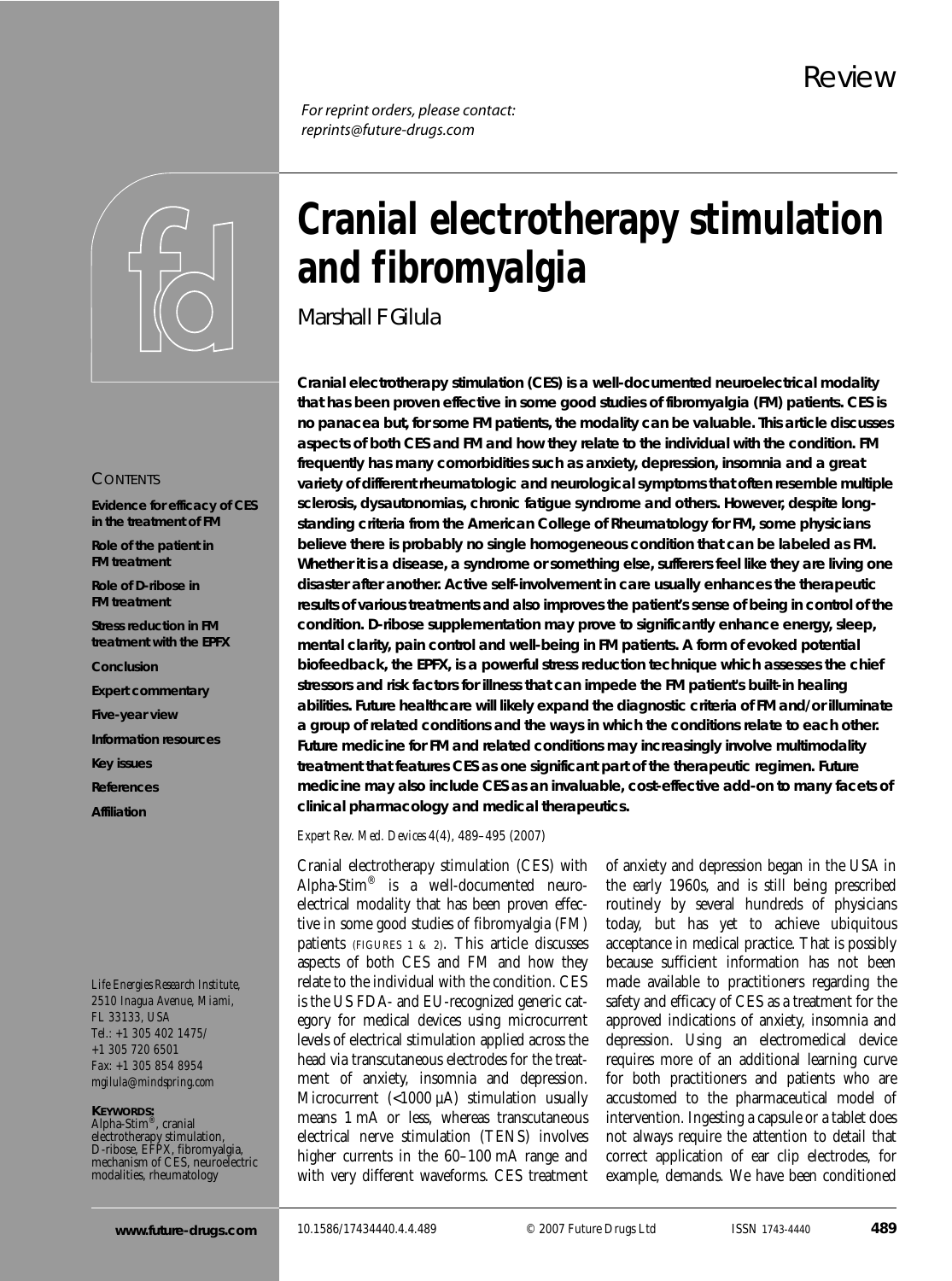by our healthcare to swallow pills, not apply electrodes. Ideally, both modalities require patient education, consistent follow-up and determinations of compliance [1].

Patients diagnosed with FM frequently have a combination of anxiety, insomnia and depression in addition to the musculoskeletal pain patterns that are allegedly the distinguishing hallmarks of this condition [2]. The spectrum of anxiety disorders is clearly bidirectionally comorbid with insomnia and depression. And CES can be cost effective as well as also being therapeutically effective [1].

This article documents that CES is also emerging as a complementary and standalone treatment for pain-related disorders. In truth, it is safe to assume that our healthcare culture will usually prescribe a medication such as a minor tranquilizer as the first treatment of choice for a number of comorbid anxiety patterns found with FM. But almost all of the pharmacological interventions employed for anxiety disorders tend to be dependency provoking, expensive and depression facilitating by virtue of the fact that they depress the CNS. This fact does not in any way detract from the utility of medications for any patient who is able to successfully adapt to the chemical. But a nonchemical approach, if clinically effective, might offer less of a 'treatment load' on the physiological systems of the individual with FM. This article will describe some of the evidence on the application of CES to FM that suggests CES should be a regularly tested modality with all FM patients who can tolerate the stimulation. The Alpha-Stim CES device uses easily-applied ear clip electrodes (FIGURE 1), and even hypersensitive individuals can easily tolerate the device when the current of the device is turned down close to 100 µA. The electrodes have small circular felt pads that stick to the ear clips. Last but not least, this article will scrutinize some 'patient-in-control' aspects, and a



**Figure 1. Alpha-Stim® Stress Control System microcurent stimulator ear lobe electrode.** Reproduced with permission from Electromedical Products International, Inc. (TX, USA); www.alpha-stim.com.



**Figure 2. Alpha-Stim® Stress Control System microcurent stimulator.**  Reproduced with permission from Electromedical Products International, Inc. (TX, USA); www.alpha-stim.com.

few newer facets of FM treatment. These include D-ribose supplementation for improving energy levels and evoked potential biofeedback with the EPFX for stress reduction.

#### **Evidence for efficacy of CES in the treatment of FM**

Today's treatment for the comorbid anxiety, depression and insomnia-related disorders of FM still does not regularly include CES [3], despite the fact that massage, acupuncture and cognitive behavioral therapy are considered pain reducers for FM patients. Nevertheless, there is already more than enough experimental evidence to nominate CES as a robust adjunct for medication regimens or other interventions carried out with many comorbid psychiatric features of FM. When CES is widely recognized for being the valuable modality that it is, CES will also emerge as an effective way to limit, decrease or modify the toxic or adverse effects of many pharmacological treatment regimens. This 'good with the bad' aspect of western pharmacology is almost universally accepted and often lifesaving despite the adverse or side-effect profile that might be very prolonged. CES has a range of possible adverse effects that are fairly mild, unless the individual is intolerant of the electromedical modality (see Key issues). FM and chronic fatigue syndrome (CFS) patients tend to show, in the author's experience, an inconstant oversensitivity to microcurrent. Thus, if one individual has previously not responded well to CES, it would be wise to gently try the CES again during another exacerbation or if there has been at least a few weeks passage since last trying CES. The Alpha-Stim CES device also lends itself very well to being adjusted so that the electrical signal is at a level that becomes just subsensory. CES will still work at a just subsensory level. As the overall muscular relaxation of the patient increases, the effect on the CES signal is that it suddenly appears to become more intense, and can be readjusted again to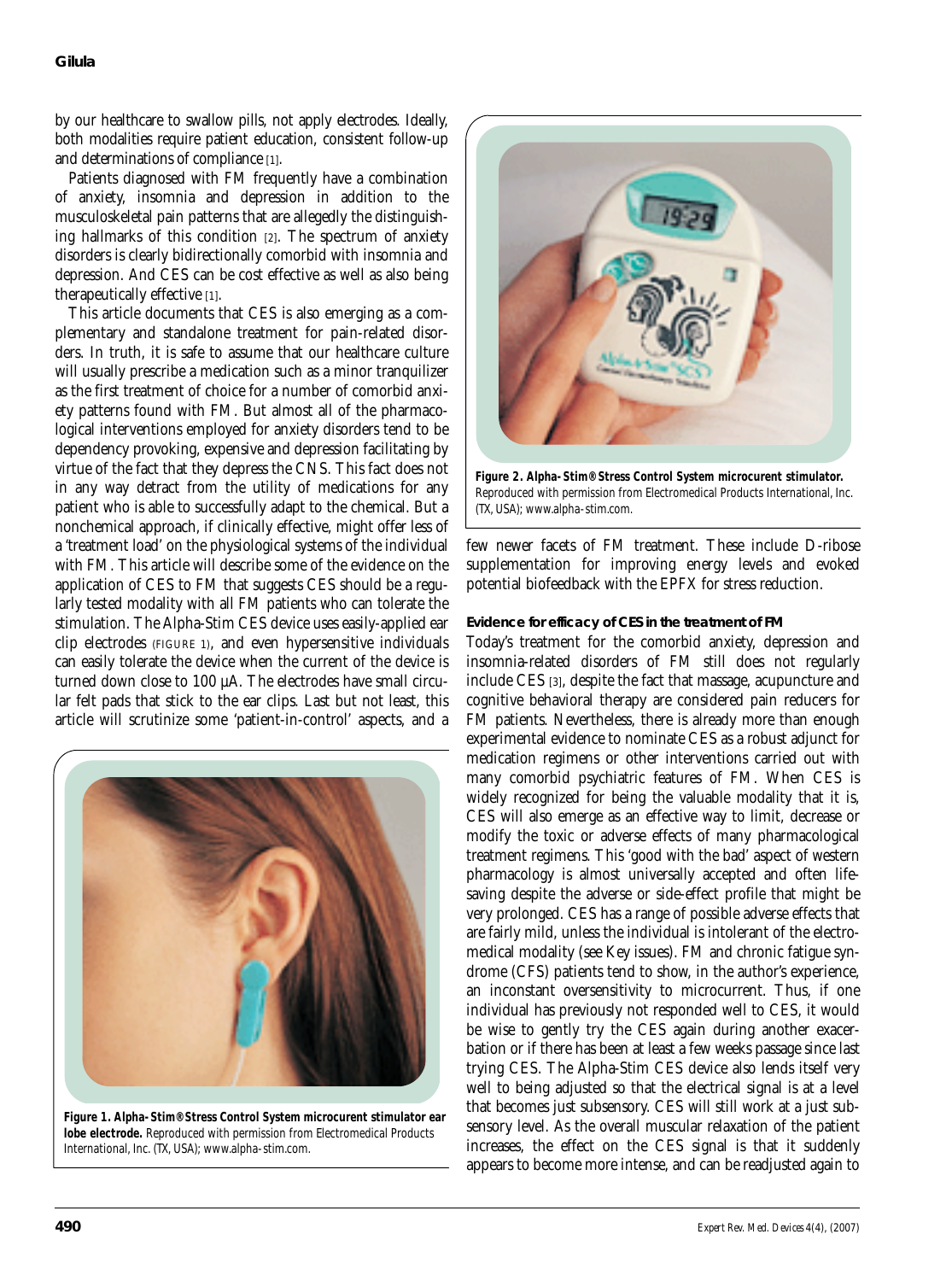the subsensory level. These points are very important to the clinician who attempts to use CES with an FM patient because treatment with this modality is not simply a matter of 'plug and treat'. Close supervision and instruction are necessary to enhance compliance as well as optimizing the treatment for both compliance and efficacy. Neuroelectric modalities such as CES have a much steeper initial learning curve than what is required for swallowing a pill. Of course, medications will likely have a much longer list of potential adverse effects than CES, but most healthcare practitioners are still more comfortable with the use of medications than CES.

Five recent studies of CES in the treatment of FM present intriguing evidence that suggests that CES is a worthwhile addition to the physician's armamentarium, not only for the comorbid psychiatric aspects of FM, but for the condition itself. The studies suggest efficacy but do not go into great detail explaining how applicable and acceptable the novel modality is to a group of patients considered by many physicians to be nonhomogenous in clinical features.

Kulkarni and colleagues studied microcurrent electrical therapy (MET) and CES study in pain patients. The study reported that FM cases in the group responded "extremely well" with 80–90% relief [4].

Lichtbroun and colleagues have shown that CES technology significantly eases the pain of FM [5]. Their findings conclude that CES was as effective as prescription drugs in relieving pain and "completely safe". The details of this IRB-sanctioned study of 60 randomly assigned patients are interesting and worthy of emulation. The patients all met the American Rheumatology College criteria [2] and were divided into treatment, sham treatment and control groups. The controls served to control for placebo effect in the sham-treated group, which experienced the same intervention with identical devices that had no output. This was possible because the treatment itself with the 'active' devices was carried out at the just subsensory level. The 3-week CES treatment was carried out at 0.5 Hz for 1 h/day in this double-blind, placebo-controlled investigation. A total of 58 of the 60 patients were female, and the age range was 23–82 years with a mean of 50 years. Duration of symptoms ranged from 1 to 40 years with a mean of 11 years. Patients treated with active CES experienced a significant improvement in tender point scores  $(p < 0.01)$ , and a significant improvement in self-rated scores of general pain level (p < 0.002). Patients rating their quality of sleep as poor dropped from  $60\%$  at the beginning of the study to  $5\%$  (p < 0.02). There were also significant gains in the self-rated feeling of well-being  $(p < 0.05)$  and quality-of-life  $(p < 0.03)$ , and some gains in all six stress-related psychological test measures of the Profile of Mood States. No placebo effect was observed among the sham-treated patients. Following the first 3 weeks of the study, 23 of the 40 control patients opted for actual CES in an open clinical trial during which they could increase the current of CES as needed. These patients also showed a significant improvement in tender point scores  $(p < 0.001)$  and in self-rated pain  $(p < 0.005)$ , quality of sleep ( $p < 0.001$ ), feeling of well-being ( $p < 0.001$ ) and quality-of-life  $(p < 0.001)$ .

Cork and colleagues conducted another double-blind, placebo-controlled study of CES with FM [6]. The results were similar to Lichtbroun's study. Of 74 patients, 39 were randomly assigned to the active CES treatment group and 35 to the sham-treated group. In total, 70 of 74 patients were female, with an average age of 53 years (range of 22–75 years). Following completion of the study's double-blind arm, 23 of the sham patients elected to crossover to an open clinical trial. Because subjective pain intensity was the primary measured variable in this study, pain intensity, McGill pain score, tenderpoint score, Profile of Mood States and Oswestry score measurements were taken at baseline and after 3 weeks. Three weeks after crossover of the 23 sham patients all measurements were repeated. Significant CES effects included an improvement in pain intensity  $(p < 0.01$  compared with sham  $p < 0.001$  in sham group after crossover), McGill score (not significant in initial 3-week trial; p < 0.001 in sham group after crossover), tenderpoint score  $(p < 0.01$  compared with sham;  $p < 0.001$  in sham group after crossover), and profile of mood states (p < 0.01 compared with sham; p < 0.001 in sham group after crossover). No significant effect was observed on Oswestry score, a quantitative disability scale rather than a functional assessment of pain. However, a longer study might be necessary to see changes in a subjective measure of disability among this tertiary pain management population. It was concluded that CES could play a significant role in the treatment of pain associated with fibromyalgia.

Other published results include a large number of case studies and series of cases that have been studied by meta-analysis. Metaanalysis is a statistical method of combining the results of several studies that address a set of related research hypotheses. The first meta-analysis was performed by Karl Pearson in 1904. Pearson attempted to overcome the problem of reduced statistical power in studies with small sample sizes. His hypothesis was that analyzing the results from a group of studies can permit more accurate data analysis. Meta-analysis is a slightly less rigorous statistical technique but is an accepted and excellent way of teasing out important trends from a collection of different data sets. The first meta-analysis of a medical treatment was not published until 1955. Because the results from different studies investigating different independent variables are measured on different scales, the dependent variable in a meta-analysis is some standardized measure of effect size. The usual effect size indicator is either the standardized mean difference or an odds ratio in experiments with outcomes of dichotomous variables (success vs failure) [7].

Describing the mechanism of action for CES is complex (FIGURE 3) and not always clear. This depiction is by no means the absolute last word, but it at least provides a temporary graphic structure to use for collating and interpreting clinical and research knowledge and findings. An earlier review article summarizes most of the pertinent research on this complicated mechanism of action question [1]. As in many areas of medical intervention, the evidence to date of CES effectiveness is in part empirical. It is generally believed that the effects are primarily mediated through a direct action on the brain at the limbic system, the reticular-activating system (RAS) and/or the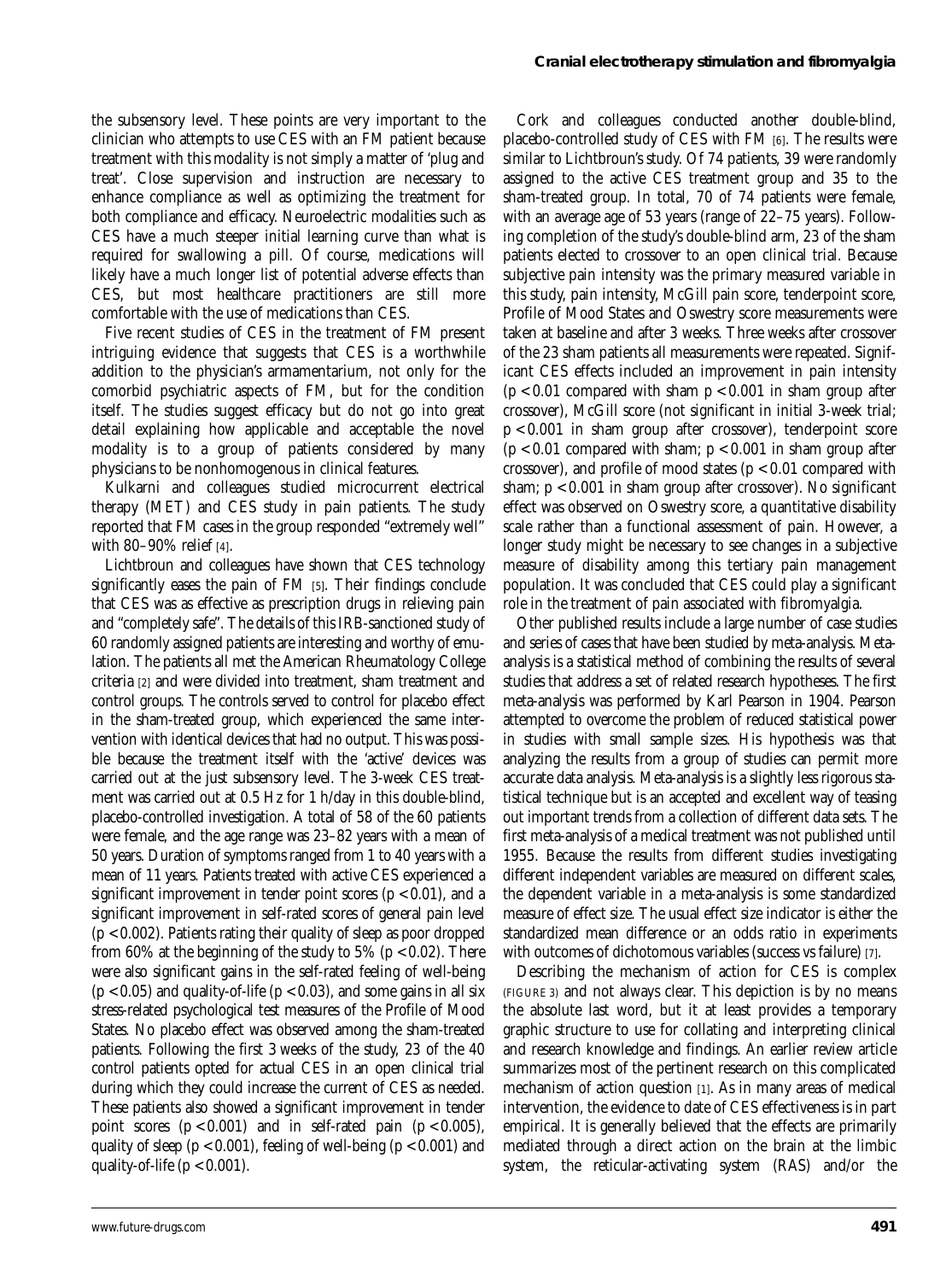

**according to a diagram of impulse flow rather than according to correct neuroanatonomic localization).** Alpha-Stim® CES engages the serotonergic (5-HT) raphe nuclei of the brainstem. 5-HT inhibits brainstem cholinergic (ACh) and noradrenergic (NE) systems that project supratentorially. This suppresses thalamocortical activity, arousal, agitation, alters sensory processing and induces EEG alpha rhythm. In addition, 5-HT can act directly to modulate pain sensation in the dorsal horn of the spinal cord, and alter pain perception, cognition and emotionality within the limbic forebrain. Blue arrows: inhibitory interactions. Purple arrows: excitatory interactions. X: suppressed pathways/interactions. 5-HT: Serotonin; ACh: Actetylcholine; EEG: Electroencephalogram; LC: Locus ceruleus; LDT: Laterodorsal tegmental nucleus of the brainstem; NE: Norepinephrine; PPN: Pediculo-pontine nucleus of the brainstem. Diagram by James Giordano, Georgetown University. © 2006 All rights reserved. Reproduced with permission from Electromedical Products International, Inc. (TX, USA); www.alpha-stim.com.

hypothalamus. The primary role of the RAS is in the regulation of electrocortical activity. The RAS, hypothalamus and limbic system are primitive brain structures. The functions of these areas and their influence on our emotional states were originally mapped using electrical stimulation. Electrical stimulation of the periaqueductal gray matter has been shown to activate descending inhibitory pathways from the medial brainstem to the dorsal horn of the spinal cord, in a manner similar to the actions of β-endorphins. Cortical inhibition, which may be augmented by CES is a factor in the Melzack–Wall Gate Control theory. It has also been suggested that CES produces its effects through parasympathetic autonomic nervous system dominance via stimulation of the vagus nerve, or of other cranial nerves such as the trigeminal, facial and glossopharyngeal. Electrocortical activity produced by stimulation of the trigeminal nerve is implicated in

the function of the limbic region of the midbrain affecting emotions. Substance P and enkephalin have been found in the trigeminal nucleus, and are postulated to be involved in the regulation of emotions within the limbic system. The auditory nerve might also be affected by CES, which would account for the dizziness one experiences when the current is too high. Ideally, CES electrodes are placed on the ear lobes because that is a convenient way to theoretically direct current through the midbrain and brain stem structures.

Studies of CES in monkeys measured 42–46% of the original current entering the brain, with the highest concentration being measured in the limbic region. Rat studies demonstrated as much as a threefold increase in β-endorphin concentration after just one CES treatment. Canine research provided evidence that suggests CES releases dopamine in the basal ganglia, and the overall physiological effects appear to be anticholinergic and catecholamine-like in action. Other mammalian research found that the size, location and distribution of synaptic vesicles were all within normal limits after a series of ten, 1-h stimulations of Rhesus monkeys [1].

Over the past few decades, at least eight CES companies have applied for and received FDA clearance to market CES devices. In addition to the Alpha-Stim CES device, the other most prominent CES device is the Liss Cranial Stimulator, SheLi series [101]. In the USA, both these devices are available by prescription only. The sample size of most CES research has remained comparatively small. But a recent review by Kirsch listed an aggregate of

more than 126 scientific studies of CES involving human subjects and 29 animal studies [8]. Most of the studies were performed in the USA over the past 30 years.

## **Role of the patient in FM treatment**

FM has been described by Shealy as: "One of the most incapacitating and misunderstood of all reasonably common ailments. The prevalence of FM in the United States and in Europe is between 2 and 3% of the population. Although rheumatologists classify FM as a distinct entity, the vast majority of physicians are frustrated by it and consider patients with FM to be psychiatrically disturbed. Most FM patients are treated with antidepressants, which have a mediocre benefit in the long run. FM patients have high annual and lifetime utilization of all medical services. FM patients report more symptoms and other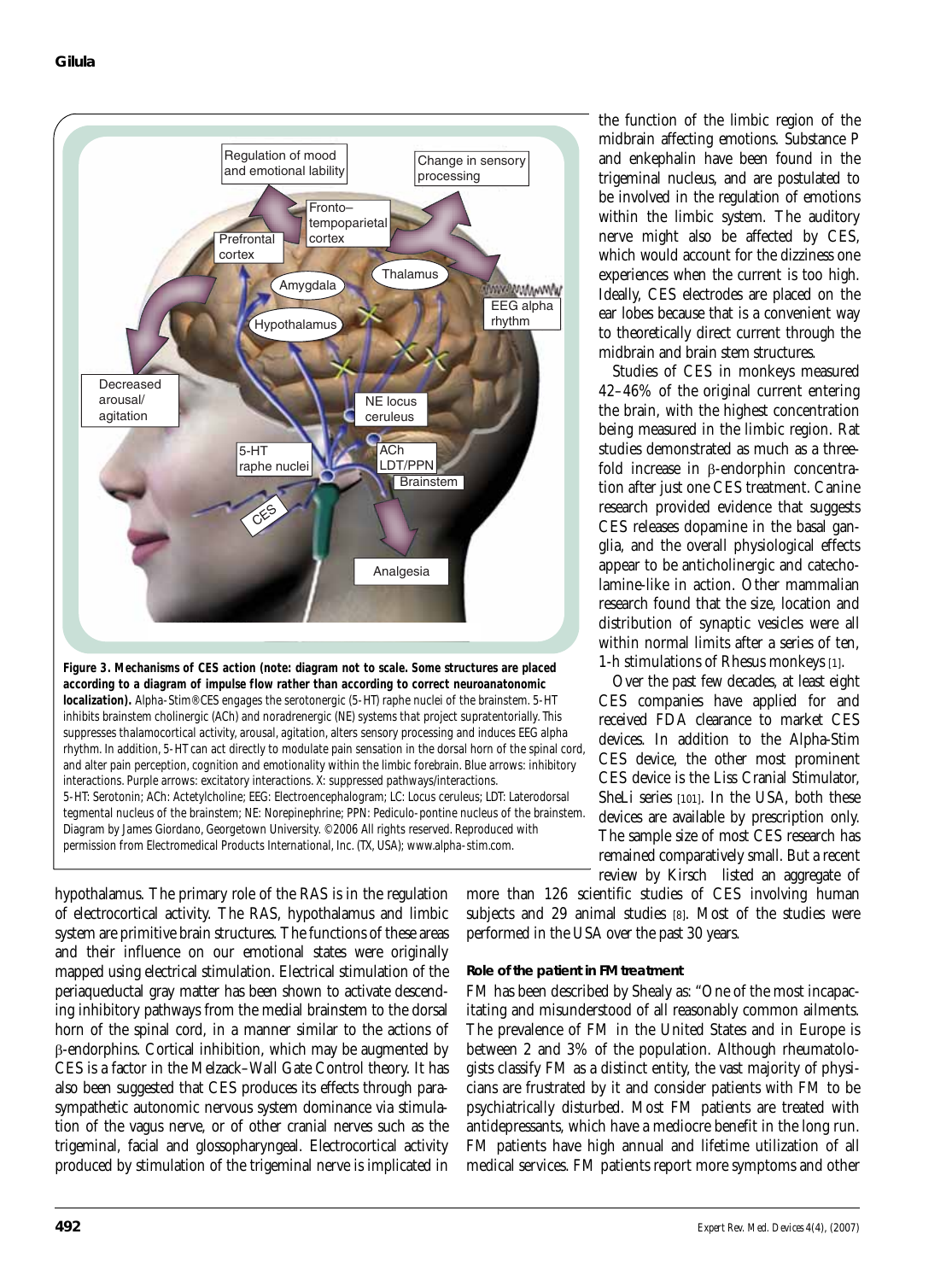

disorders than patients with other rheumatic conditions and the total symptom complex of FM patients leads to greater global disability" [9]. Shealy employs CES with his FM patients transcranially 1 h each morning for 4–12 weeks. In addition, he uses photostimulation for 1 h daily, transdermal magnesium

conditioning and daily hot soaks or saunas. In this unique regimen, Shealy focuses sensitively on the patient and inculcates a deep sense of personal responsibility for

2 teaspoons twice daily, B complex 100 mg daily, physical

the daily maintenance of health, striving towards high-level wellness by continual emphasis on nutrition, exercise and selfregulation techniques such as meditation, affirmations, guided imagery and deep muscular relaxation. Putting the patient in the driver's seat has the potential for reducing the amount of stress experienced by the patient from the aversive stimulation of an illness and can also enhance the efficacy of treatment modalities and other interventions [10].

#### **Role of D-ribose in FM treatment**

One isolated case report of D-ribose's beneficial effect on a patient with FM [11] as well as a positive study of D-ribose supplementation following intense exercise in humans [12] led to a recent open-label, uncontrolled pilot study. This research was carried out to evaluate whether D-ribose 'could improve symptoms in FM and/or CFS patients' [13]. Five of the 41 patients were excluded for noncompliance factors, but 66% of the 36 patients experienced significant improvement while taking the D-ribose (FIGURE 4). Patients who completed the protocol took 5 g three-times

daily for 3 weeks, and then reduced to a maintenance dose of 5 g twice daily. FIGURE 4 shows the before and after scores on all five visual analog scales (VAS) used as metrics in this study. The VAS scores showed an average improvement in overall well-being of 30% (p < 0.0001). The lack of placebo controls and a technologic metric to assess the severity of FM and CFS are two of the greatest weaknesses in this study, which suggests that addition of D-ribose may also offer a potential added benefit of treatment for these patients. The primary adverse effects during this pilot study were hyperanxious feeling, light-headedness and increased appetite. Although the effects were mild, three patients did not complete the study. Two of the 36 patient who remained with the study experienced transient nausea (one patient) and mild anxiety (another patient). Both of these mild problems were corrected by lowering the D-ribose dose.

#### **Stress reduction in FM treatment with the EPFX**

Another device, the EPFX, is an evoked potential biofeedback device that is used for stress reduction in the USA. The EPFX is known as the EPFX(QXCI)/SCIO in Europe and other countries outside the USA. The EPFX uses galvanic skin response electrodes attached to the wrists and ankles, and eight EEG electrodes applied to the forehead. This device has the potential for pointing out a large variety of relevant stressors for the individual patient and is an avenue for reducing stress in the patient by helping to restore energy balance in the human system [102,103]. Because many FM patients obtain at least



**Figure 5. Screen shot of the EPFX showing the suppression and obstruction of cure principles that are assessed for each patient.** This evoked potential biofeedback device is known as the EPFX(QXCI)/SCIO in Europe and other countries outside the USA and is used for stress reduction. Factors on the green panel are used to help assess the chief stressors and risk factors for illness that might impede the patient's built-in healing abilities.

© 2007 William Nelson. Reproduced with permission.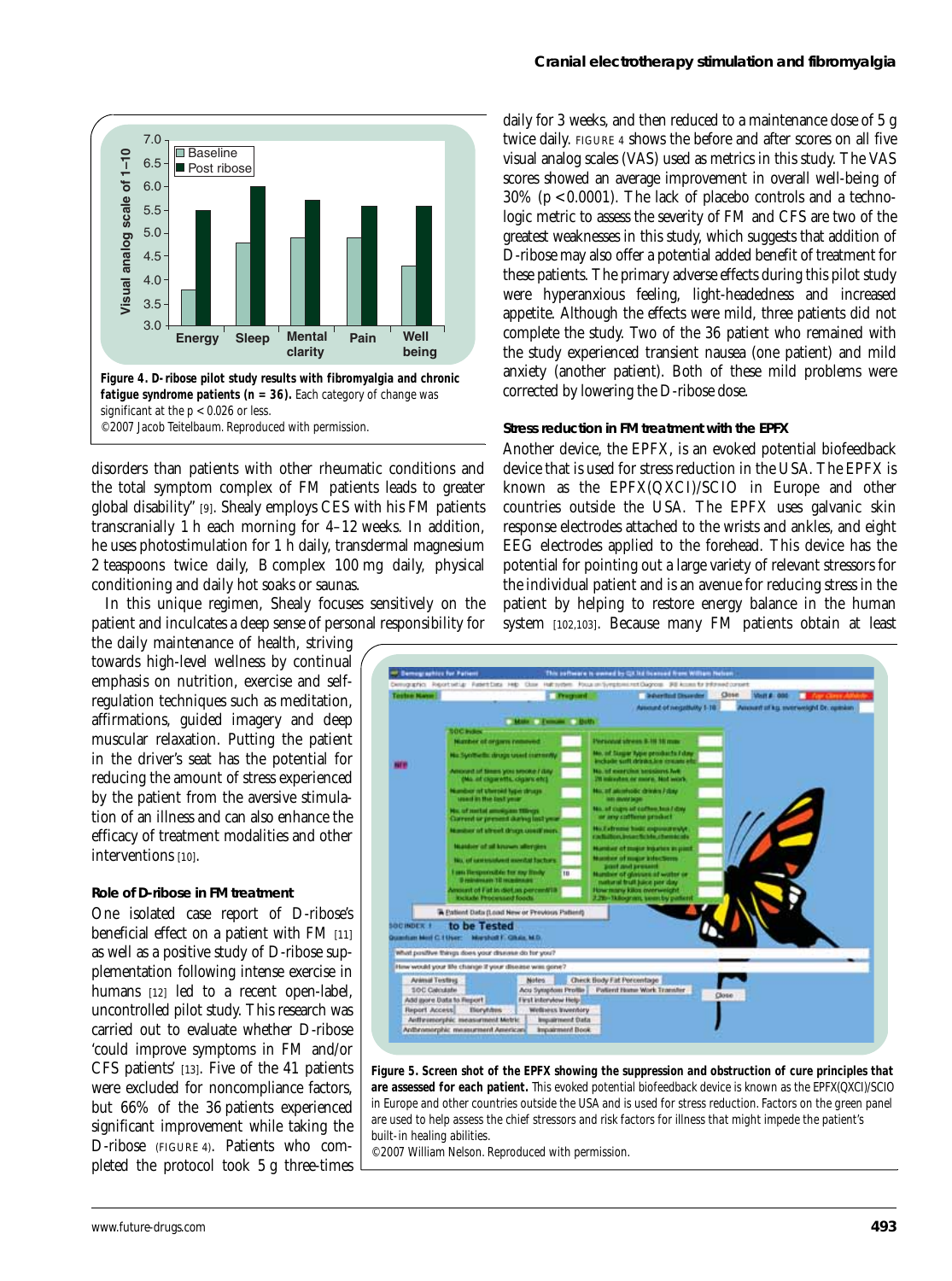temporary pain relief from acupuncture, the EPFX is relevant here as I have been told by my patients that there are some elements of this biofeedback experience that produce a similar type of relief. Moreover, I have found that the 'suppression and obstruction to cure' function of the EPFX system (FIGURE 5) can be an ideal and nonpunitive way of identifying stress points in the patient's life and gently turning the patient's attention to those points that need to be addressed.

## **Conclusion**

Intriguing experimental data strongly suggest the efficacy of CES with some FM patients. Patients are extremely individual in their ability to adapt to a neuromedical modality, and FM patients are no exception. The 'Key issues' at the end of this article reiterate a nonredundant list of some potential adverse aspects of CES, which albeit rare, nonetheless do occur. Even though more studies will be needed, the technique is now ready for careful clinical use and widespread testing. Any time CES is used by a patient who is gaining a sense of control over the device and how it works, there will also be a corresponding positive effect of patient's gaining some sense of greater control over a disease process that is often labeled as disastrous by patient and physician alike. With any disease process, the point at which the patient begins to eschew the role of 'victim' is always a positive transition from the long range point of view. CES can potentially remove the need for at least some of the medication-related adverse effects in addition to relieving pain itself. Furthermore, CES is also documented as effective in treating some psychiatric comorbidities of FM such as anxiety, depression and insomnia. Therefore, it is important for the thoughtful clinician, researcher and patient to consider the possibility of using CES as part of the FM treatment plan. This modality may require a learning curve by patient and clinician alike. CES does not work in every patient, but it is clearly worth consideration as a therapeutic modality for FM.

## **Expert commentary**

Compared with the panoply of official and unofficial, mainstream and alternative treatment modalities and nostrums, CES has the distinguishing feature of possessing very few significant adverse effects, and this is rarely true of other modalities. However, with FM patients, the modality does have the potential of being effective only intermittently, and it is not clear at this point whether this reflects the fluctuating nature of the FM process or something else. Alpha-Stim CES is specifically designed so as to minimize the possibility of CNS 'tolerance' or adaptation to the electromagnetic signal of the device. Some of the most successful FM patients seen by the author have been 'take-charge' types and very heavily involved in their own treatment regimen. Some of these patients will put down the CES device in favor of traditional acupuncture, some will substitute CES later on instead of acupuncture or possibly some other less effective intervention they have obtained from the internet sources. My patients have taught me to respect this rhythm and to occasionally recognize it as part of a clinical cycle in which the patient recognizes more acutely than I do at the time. It has been so important in many

ways to step out of the white coat and meet my patients as cofacilitators of the treatment. This applies to all quality medical treatment, but is especially important for treating FM or any other similarly obscure and varying process.

D-ribose supplementation may be proven effective for enhancing energy levels and mental clarity of FM patients while also enhancing the efficacy of CES treatments. In addition, evoked potential biofeedback treatment with the EPFX can enhance CES efficacy by helping to identify and reduce stress factors.

## **Five-year view**

CES using Alpha-Stim will continue to evolve to yet smaller device sizes and possibly even more efficacious waveforms. In medical devices we appear to be continually migrating towards the use of lower and lower biological frequencies and amplitudes with the human system. CES will become more of a first-line treatment for FM due to its potential efficacy that has already been demonstrated in controlled studies, but also because of the 'addon' potential or dual treatment efficacy (including comorbidities) and relatively few adverse effects of the modality itself. More hands-on education for both physicians and patients will continue to be necessary. Future-oriented pharmaceutical researchers may learn that the 'add-on' function of CES is an indispensable methodology for enhancing medication efficacy while reducing adverse effects that make some medications impossible to use by some patients. Future researchers may therefore regard CES as a very economical 'delivery system add-on' for many classes of pharmacotherapies possessing worrisome adverse effects.

**Information resources**

- Peck P. These Brain Waves May Tame Fibromyalgia. *WebMD*. May 2, 2001.
- Interesting findings from CES treatment on insomnia in FM.
- National Fibromyalgia Research Association. Synoptic presentation of American College of Rheumatology 1990 Diagnostic Criteria.

www.nfra.net/Diagnost.htm

Good for both patients and healthcare providers.

• Tennant F. Identification and management of cardiac–adrenal–pain syndrome. *Pract. Pain Manage.* 6(6), 12–21 (2006).

Fine details on the relationship beween severe pain and cardiac and adrenal complications.

• Teitelbaum J. From fatigued to fantastic! A proven program to regain vibrant health, based on a new scientific study showing effective treatment for chronic fatigue and fibromylalgia. Avery Publishing Group Book, 444 (2001).

The author is a clinician/researcher who has CFS and immune dysfunction syndrome.

• Patwardhan S. Ayurvedic treatment of fibromyalgia (CFS). www.boloji.com/ayurveda/av028.htm.

Primary treatment goals are conceptualized as raising serotonin levels, improving sleep quality, and "assuring adequate magnesium levels."